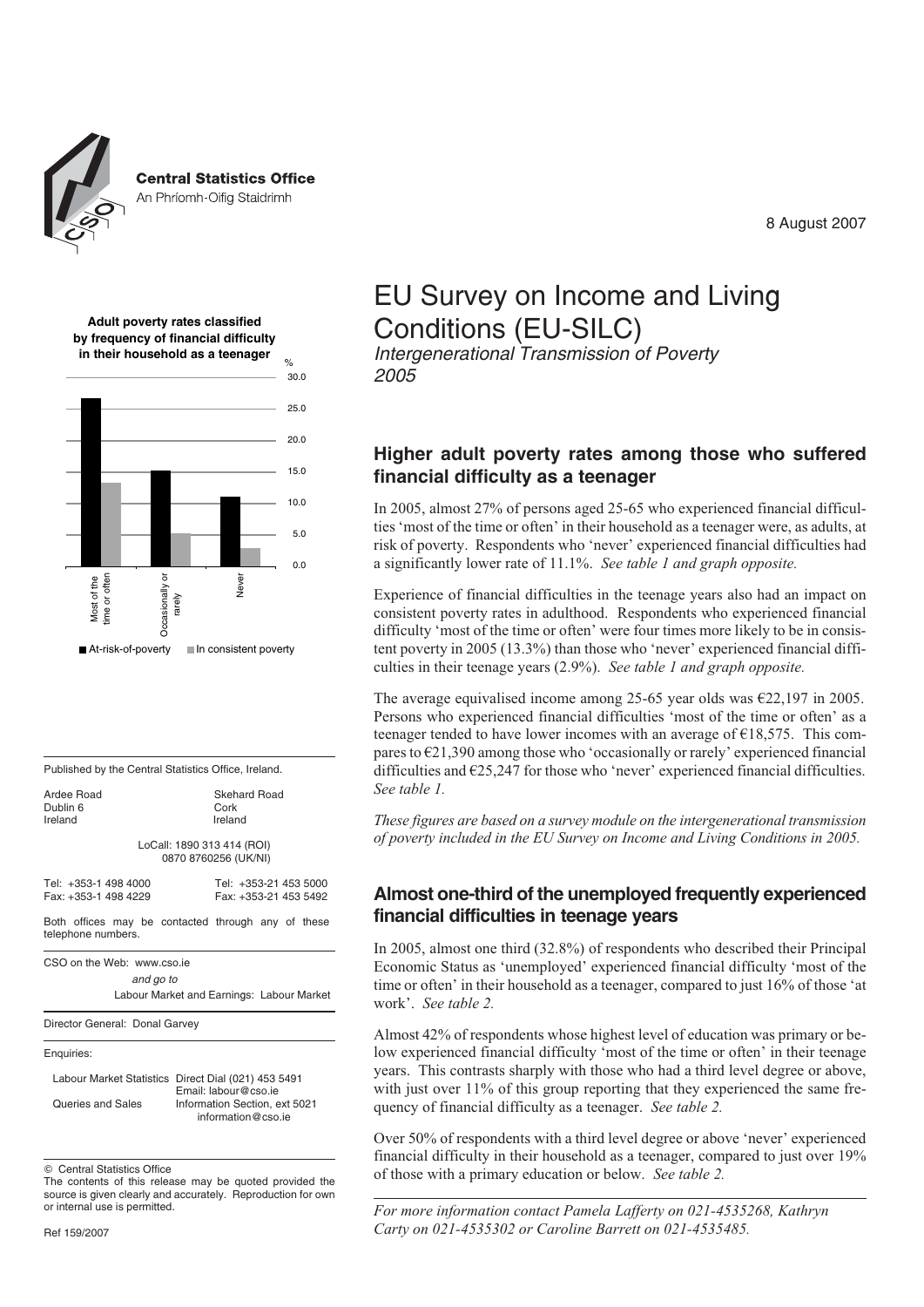

**Adult poverty rates classified by number of parents at work (PES) in their**

### **Living arrangements as a teenager affect poverty rates in adulthood**

Almost a quarter (23.7%) of persons aged 25-65 who did not live with both parents as a teenager were at risk of poverty in 2005, compared to 15.3% of those who lived with both parents. A similar trend was evident in relation to consistent poverty rates. Respondents who did not live with both parents during the teenage years had, as adults, twice the consistent poverty rate of those living with both parents (11.2% vis-à-vis 5.5%). *See table 1.*

The household size during teenage years also appears to have had an impact on the experience of poverty in adulthood. Almost 23% of persons aged 25-65 who lived with 7 or more siblings as a teenager were at risk of poverty in 2005, compared to 14.6% of those who lived with less than 3 siblings. Persons from larger households also had a higher consistent poverty rate of 8.4%, compared to 5.8% for persons who lived with less than 3 siblings. *See table 1.*

## **Strong correlation between economic status of parents during teenage years and experience of poverty as an adult**

In 2005, the survey showed that 28.0% of persons who lived in a household as a teenager where neither parent worked were at risk of poverty, compared to just 16.3% of those in which one parent worked. The risk of poverty was significantly lower for those who lived in households where both parents worked, at 10.8%. *See table 1 and graph opposite.*

A similar trend was evident for those in consistent poverty. Almost 15% of those whose parent(s) did not work were at risk of poverty in 2005, compared to 5.5% of those where one parent worked and 4.3% where neither parent worked. *See table 1 and graph opposite.*

Almost 62% of respondents who lived in a household as a teenager where a parent had a third level degree or above were in highly skilled non-manual occupations in 2005, compared to just 23.6% where the highest level of education of the parent(s) was primary education or below. *See table 4.*

## **Education of parent impacts on risk of poverty**

Respondents who lived with a parent(s) whose highest level of education attained was primary or below had an at risk of poverty rate of almost 21%, nearly three times that of respondents whose parent(s) had a third level degree or above (7.4%). *See table 1.*

Similarly, respondents who lived in households where the highest level of education attained by the parent(s) was primary or below, had a consistent poverty rate that was more than double (7.6%) that of respondents who lived with a parent(s) who had a third level degree or above (3.1%). *See table 1.*

The average equivalised income of respondents after social transfers increased as the level of education attained by the parent(s) increased. Respondents whose parent(s) had a highest education level of primary or below had an equivalised income of  $E18,678$  compared to those whose parent(s) attained a third level degree or above where the equivalised income was €32,405. *See table 1 and graph opposite.*

In 2005, more than one quarter  $(26.5\%)$  of respondents whose parent(s) had a highest educational level of primary or below experienced financial difficulty 'most of the time or often' in their household as a teenager, compared to just 5.6% of respondents whose parent(s) had a third level degree or above. *See table 7.*

More than two thirds (67.9%) of respondents whose parent(s) had a third level degree or above, 'never' experienced financial difficulty in their household as a teen-

**Average annual equivalised income of respondent classified by highest education level attained by parent**

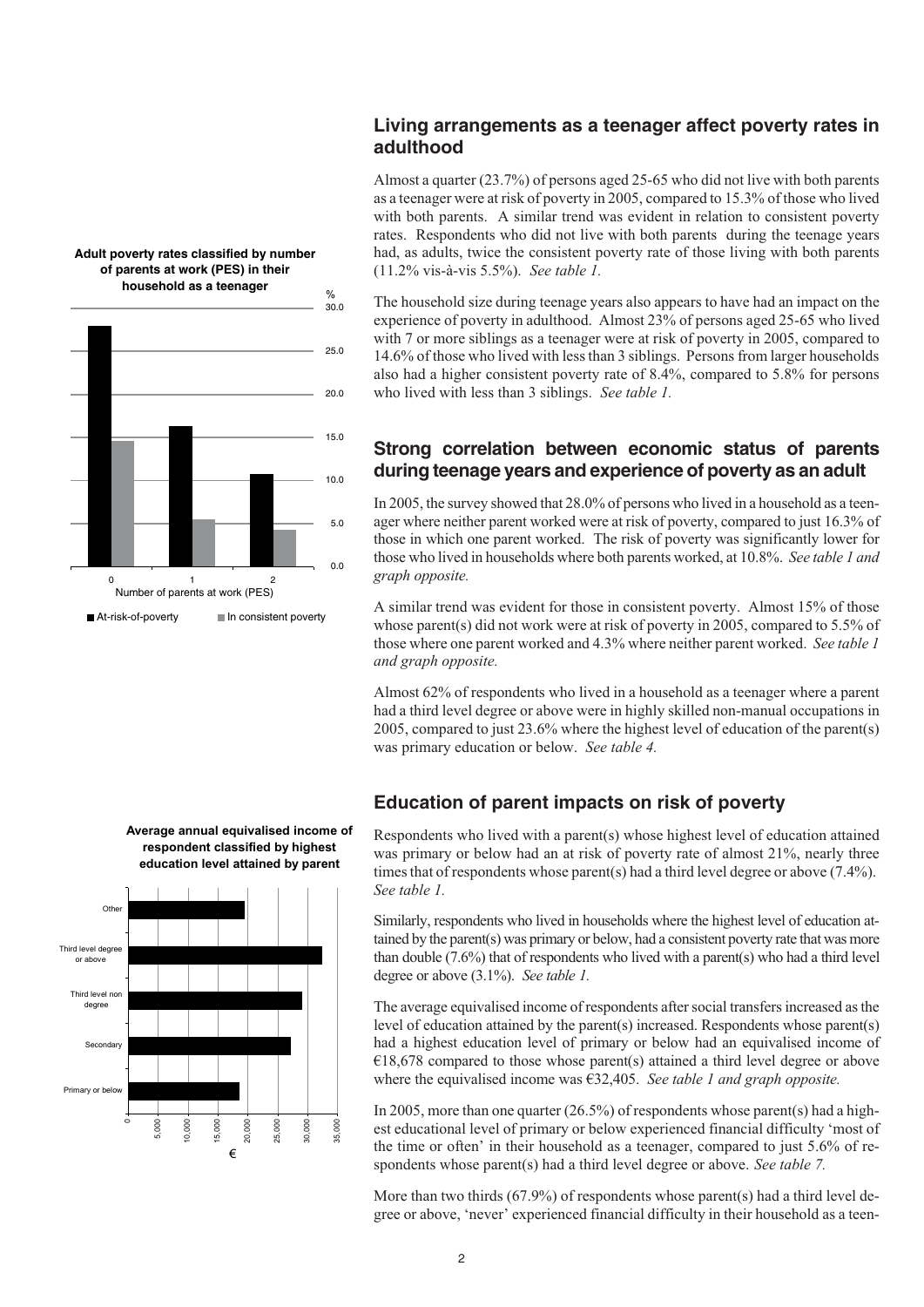ager. In comparison, 27.3% of respondents whose parent(s) had a highest educational level of primary or below 'never' had financial difficulty in their household as a teenager. *See table 7.*

#### **Intergenerational link in education**

Two thirds of respondents (65.9%) who lived in a household as a teenager where a parent(s) had a third level degree or above, had a third level degree or above themselves in 2005. In comparison, less than 1% of respondents who lived in a household as a teenager where a parent(s) had a third level degree or above, had a primary level education or below. *See table 6.*

In 2005, almost 31% of respondents who lived in a household as a teenager where the highest level of education attained by their parent(s) was primary or below also had a highest level of education of primary or below. In contrast, only 8.6% of respondents who lived in a similar household during their teenage years had a third level degree or above. *See table 6.*

## **Age influences level of financial difficulty as a teenager**

Over 27% of persons aged 50-65 lived in a household as a teenager that experienced financial difficulty 'most of the time or often', compared to just 14.6% of 25-34 year olds. The younger age group was more likely to have come from households with higher levels of educational attainment among the parents and where at least one parent was working *(see note on interpretation of results below)*. Almost 71% of persons aged 50-65 in 2005 lived, in their teenage years with a parent(s) whose highest level of education was primary or below. The comparable figure for those aged 25-34 was just over 38%. In terms of working parents, almost 13% of 50-65 year olds lived in a household where both parents worked, compared to almost one-third of 25-34 year olds. *See tables 2, 5 & graph opposite.*

In 2005, respondents aged 25-34 (31.7%) were far more likely to have attained a third level degree or above than respondents in the 35-49 (17.1%) and 50-65 (13.9%) age groups. *See table 6.*

Just 5% of respondents in the 25-34 age group had a highest level of education of primary or below. The figure for the 50-65 year age group was more than seven times greater, at over 36%. *See table 6.*

#### **Interpretation of results**

The information presented in this publication is generated from questions asked of persons aged 25-65 in 2005 regarding their household structure and socio-economic circumstances as a teenager. Consequently the reference period for this information spans a 40-year period from the early 1950's to the early 1990's. Over this time Irish society underwent major economic and social changes, which should be borne in mind when interpreting the results. This transformation is particularly evident when comparing the circumstances as a teenager of the 25-34 age group with the 50-65 age group. Table 5 highlights some key aspects of this development in Irish society between the generations, particularly in terms of access to education and the expansion of the labour market.



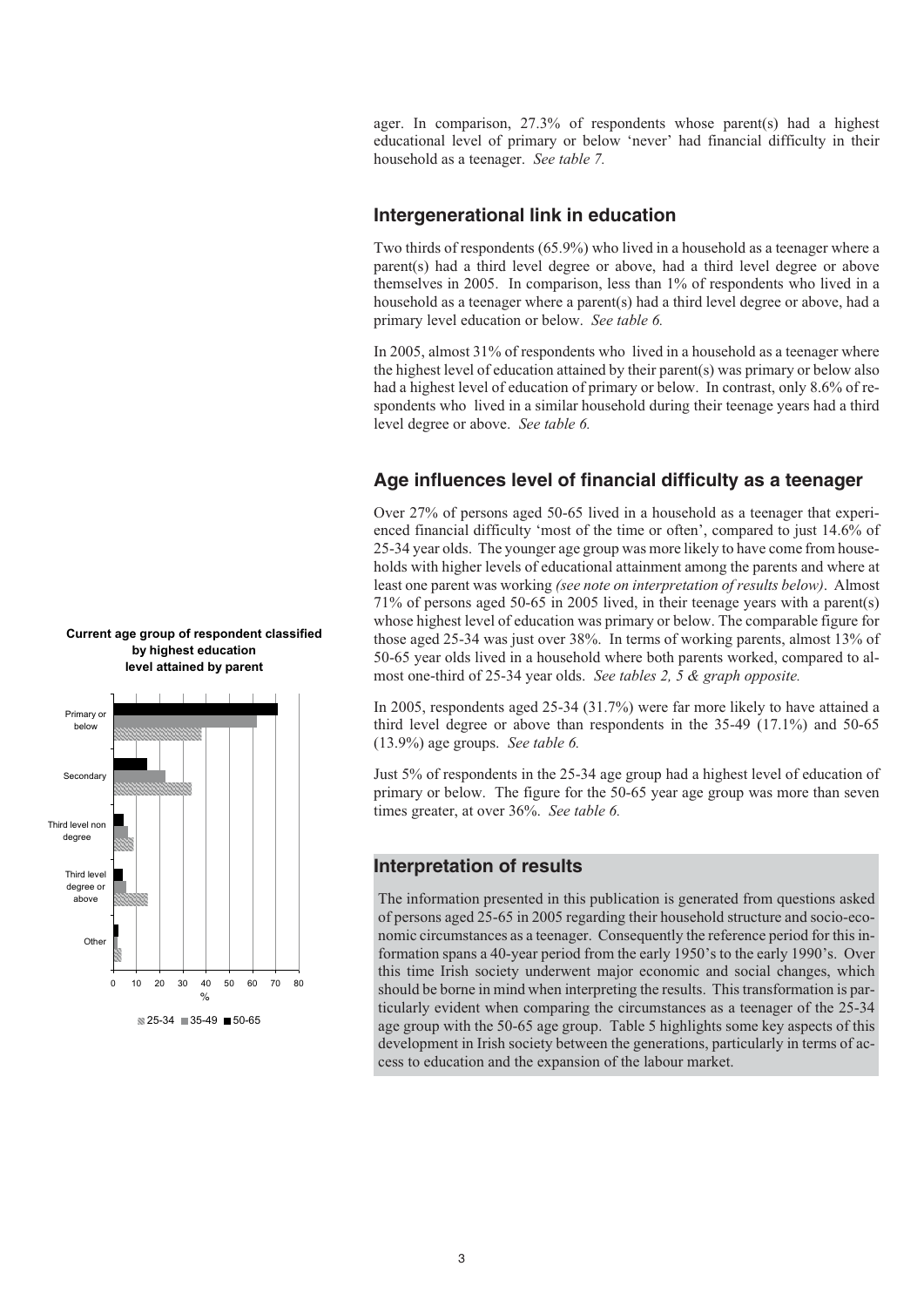|                                                            | Current status of respondent |                                                                   |                                           |                                             |  |
|------------------------------------------------------------|------------------------------|-------------------------------------------------------------------|-------------------------------------------|---------------------------------------------|--|
|                                                            | Population                   | Average annual<br>equivalised<br>income after<br>social transfers | At-risk-<br>of-poverty<br>(60% threshold) | In consistent<br>poverty<br>(60% threshold) |  |
|                                                            | $\%$                         | €                                                                 | $\%$                                      | $\%$                                        |  |
| Total population (aged 25-65)                              | 100.0                        | 22,197                                                            | 16.1                                      | 6.1                                         |  |
| Respondent's household as a teenager                       |                              |                                                                   |                                           |                                             |  |
| <b>Living arrangements</b>                                 |                              |                                                                   |                                           |                                             |  |
| With both parents                                          | 90.8                         | 22,446                                                            | 15.3                                      | 5.5                                         |  |
| Other living arrangements                                  | 9.2                          | 19,778                                                            | 23.7                                      | 11.2                                        |  |
| Number of siblings living in household                     |                              |                                                                   |                                           |                                             |  |
| $0 - 2$                                                    | 29.2                         | 23,190                                                            | 14.6                                      | 5.8                                         |  |
| $3-4$                                                      | 32.5                         | 24,072                                                            | 13.4                                      | 4.6                                         |  |
| $5-6$                                                      | 20.7                         | 20,490                                                            | 16.8                                      | 6.8                                         |  |
| $7+$                                                       | 17.6                         | 19,153                                                            | 22.9                                      | 8.4                                         |  |
| Number of parents at work (PES) <sup>1</sup>               |                              |                                                                   |                                           |                                             |  |
| $\mathbf 0$                                                | 6.5                          | 17,636                                                            | 28.0                                      | 14.6                                        |  |
| $\mathbf{1}$                                               | 69.5                         | 21,664                                                            | 16.3                                      | 5.5                                         |  |
| $\overline{2}$                                             | 21.8                         | 25,793                                                            | 10.8                                      | 4.3                                         |  |
| Not living with either parent                              | 2.3                          | 18,646                                                            | 26.8                                      | 15.1                                        |  |
| Highest level of education attained by parent <sup>2</sup> |                              |                                                                   |                                           |                                             |  |
| Primary or below                                           | 58.9                         | 18,678                                                            | 20.9                                      | 7.6                                         |  |
| Secondary                                                  | 22.7                         | 27,115                                                            | 7.3                                       | 2.2                                         |  |
| Third level non degree                                     | 6.3                          | 29,072                                                            | 8.9                                       | 3.8                                         |  |
| Third level degree or above                                | 7.5                          | 32,405                                                            | 7.4                                       | 3.1                                         |  |
| Other                                                      | 2.5                          | 19,406                                                            | 16.8                                      | 10.7                                        |  |
| Not living with either parent                              | 2.3                          | 18,646                                                            | 26.8                                      | 15.1                                        |  |
| Occupation (ISCO) of parent <sup>3</sup>                   |                              |                                                                   |                                           |                                             |  |
| Highly skilled non-manual                                  | 36.2                         | 26,056                                                            | 11.7                                      | 3.3                                         |  |
| Lowly skilled non-manual                                   | 14.8                         | 24,274                                                            | 11.9                                      | 4.6                                         |  |
| Skilled manual                                             | 23.8                         | 20,042                                                            | 16.8                                      | 7.1                                         |  |
| Elementary occupation                                      | 16.4                         | 17,473                                                            | 22.2                                      | 7.3                                         |  |
| No occupation                                              | 6.5                          | 17,636                                                            | 28.0                                      | 14.6                                        |  |
| Not living with either parent                              | 2.3                          | 18,646                                                            | 26.8                                      | 15.1                                        |  |
| <b>Frequency of financial difficulty</b>                   |                              |                                                                   |                                           |                                             |  |
| Most of the time or often                                  | 20.7                         | 18,575                                                            | 26.7                                      | 13.3                                        |  |
| Occasionally or rarely                                     | 42.7                         | 21,390                                                            | 15.2                                      | 5.3                                         |  |
| Never                                                      | 36.7                         | 25,247                                                            | 11.1                                      | 2.9                                         |  |

## **Table 1 Status of respondent's household as a teenager classified by key national indicators of poverty and social exclusion<sup>1</sup> , 2005**

<sup>1</sup> See background notes.

<sup>2</sup> This refers to the parent with the highest education level attained, see background notes.

<sup>3</sup> This refers to the parent with the highest occupation (ISCO), see background notes.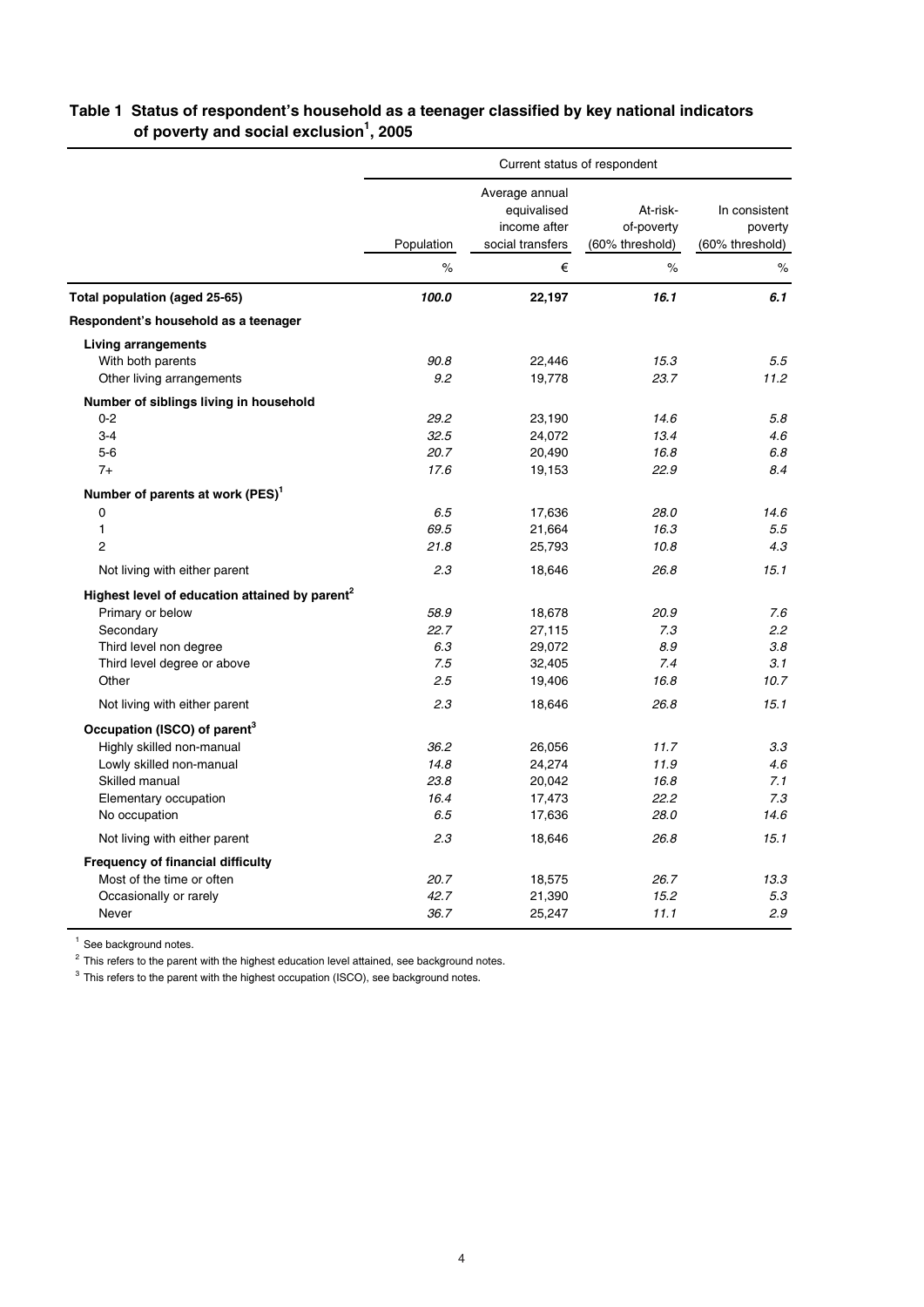### **Table 2 Current status of respondent classified by the frequency of financial difficulty experienced in their household as a teenager, 2005**

|                                     |                              | Frequency of financial difficulty experienced in household as a teenager |         |       |
|-------------------------------------|------------------------------|--------------------------------------------------------------------------|---------|-------|
|                                     | Most of the<br>time or often | Occasionally<br>or rarely                                                | Never   | Total |
| Total population (aged 25-65)       | 20.7                         | 42.7                                                                     | 36.7    | 100.0 |
| <b>Current status of respondent</b> |                              |                                                                          |         |       |
| Highest level of education attained |                              |                                                                          |         |       |
| Primary or below                    | 41.7                         | 39.3                                                                     | 19.1    | 100.0 |
| Secondary                           | 19.0                         | 46.4                                                                     | 34.6    | 100.0 |
| Third level non degree              | 11.6                         | 44.4                                                                     | 44.1    | 100.0 |
| Third level degree or above         | 11.1                         | 37.1                                                                     | 51.8    | 100.0 |
| Other                               | $\star$                      | $\star$                                                                  | $\star$ | 100.0 |
| Occupation (ISCO) <sup>1</sup>      |                              |                                                                          |         |       |
| Highly skilled non-manual           | 11.8                         | 40.4                                                                     | 47.8    | 100.0 |
| Lowly skilled non-manual            | 16.5                         | 42.5                                                                     | 41.0    | 100.0 |
| Skilled manual                      | 19.7                         | 50.8                                                                     | 29.5    | 100.0 |
| Elementary occupation               | 25.8                         | 48.7                                                                     | 25.5    | 100.0 |
| No occupation                       | 29.3                         | 41.0                                                                     | 29.6    | 100.0 |
| Age group                           |                              |                                                                          |         |       |
| 25-34                               | 14.6                         | 40.5                                                                     | 45.0    | 100.0 |
| 35-49                               | 18.7                         | 46.2                                                                     | 35.1    | 100.0 |
| 50-65                               | 27.2                         | 40.5                                                                     | 32.3    | 100.0 |
| <b>Principal Economic Status</b>    |                              |                                                                          |         |       |
| At work                             | 16.0                         | 43.5                                                                     | 40.5    | 100.0 |
| Unemployed                          | 32.8                         | 42.0                                                                     | 25.2    | 100.0 |
| Home duties                         | 26.4                         | 42.5                                                                     | 31.1    | 100.0 |
| <b>Others</b>                       | 33.4                         | 38.0                                                                     | 28.6    | 100.0 |

<sup>1</sup> This refers to the respondents's current occupation or their most recent occupation if they are currently not at work.

\* Sample occurrence too small for estimation.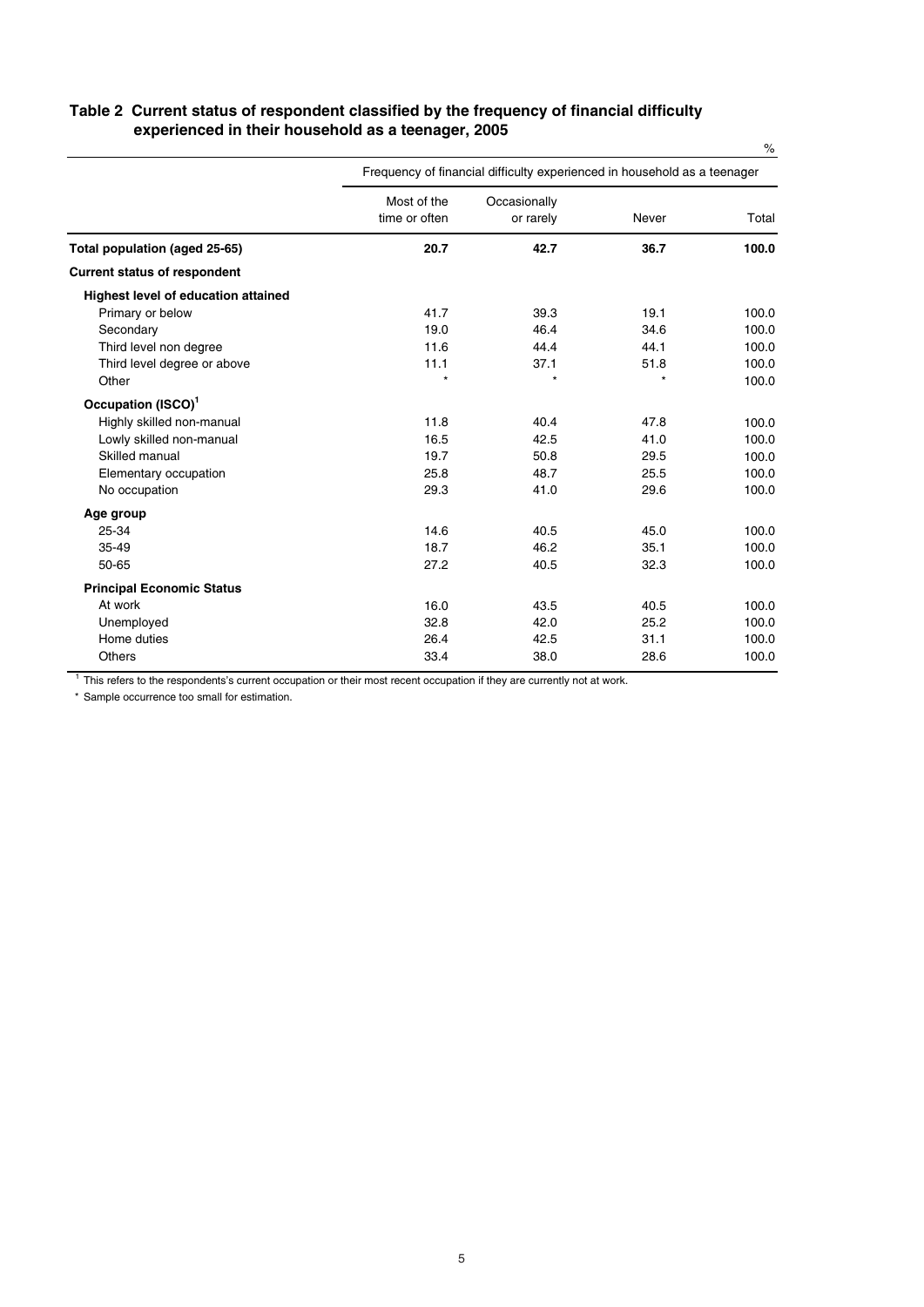| Table 3 Status of respondent's household as a teenager classified by their current |
|------------------------------------------------------------------------------------|
| <b>Principal Economic Status, 2005</b>                                             |

|                                                            |         |                                                     |                |               | $\%$  |
|------------------------------------------------------------|---------|-----------------------------------------------------|----------------|---------------|-------|
|                                                            |         | Current Principal Economic Status of the respondent |                |               |       |
|                                                            | At work | Unemployed                                          | Home<br>duties | <b>Others</b> | Total |
| Total population (aged 25-65)                              | 64.8    | 4.0                                                 | 20.1           | 11.1          | 100.0 |
| Respondent's household as a teenager                       |         |                                                     |                |               |       |
| Number of siblings living in household                     |         |                                                     |                |               |       |
| $0 - 2$                                                    | 68.1    | 3.5                                                 | 16.8           | 11.6          | 100.0 |
| $3 - 4$                                                    | 68.1    | 3.4                                                 | 18.8           | 9.7           | 100.0 |
| $5-6$                                                      | 63.8    | 4.7                                                 | 21.0           | 10.5          | 100.0 |
| $7+$                                                       | 54.7    | 5.0                                                 | 26.8           | 13.5          | 100.0 |
| Number of parents at work (PES) <sup>1</sup>               |         |                                                     |                |               |       |
| 0                                                          | 56.3    | 5.7                                                 | 23.3           | 14.7          | 100.0 |
| 1                                                          | 63.6    | 4.0                                                 | 20.8           | 11.5          | 100.0 |
| $\overline{c}$                                             | 72.8    | 3.3                                                 | 15.8           | 8.1           | 100.0 |
| Not living with either parent                              | 48.7    | 3.1                                                 | 32.2           | 16.0          | 100.0 |
| Highest level of education attained by parent <sup>2</sup> |         |                                                     |                |               |       |
| Primary or below                                           | 58.5    | 4.4                                                 | 24.2           | 12.9          | 100.0 |
| Secondary                                                  | 74.1    | 3.7                                                 | 14.0           | 8.3           | 100.0 |
| Third level non degree                                     | 80.5    | 2.2                                                 | 10.6           | 6.7           | 100.0 |
| Third level degree or above                                | 81.6    | 3.2                                                 | 7.6            | 7.6           | 100.0 |
| Other                                                      | 55.3    | 3.2                                                 | 30.0           | 11.5          | 100.0 |
| Not living with either parent                              | 48.7    | 3.1                                                 | 32.2           | 16.0          | 100.0 |
| Occupation (ISCO) of parents <sup>3</sup>                  |         |                                                     |                |               |       |
| Highly skilled non-manual                                  | 72.1    | 3.1                                                 | 16.4           | 8.3           | 100.0 |
| Lowly skilled non-manual                                   | 69.7    | 3.3                                                 | 17.0           | 9.9           | 100.0 |
| Skilled manual                                             | 63.0    | 3.8                                                 | 20.0           | 13.3          | 100.0 |
| Elementary occupation                                      | 52.6    | 6.0                                                 | 28.4           | 13.1          | 100.0 |
| No occupation                                              | 56.3    | 5.7                                                 | 23.3           | 14.7          | 100.0 |
| Not living with either parent                              | 48.7    | 3.1                                                 | 32.2           | 16.0          | 100.0 |

<sup>1</sup> See background notes.

 $2$  This refers to the parent with the highest education level attained, see background notes.

<sup>3</sup> This refers to the parent with the highest occupation (ISCO), see background notes.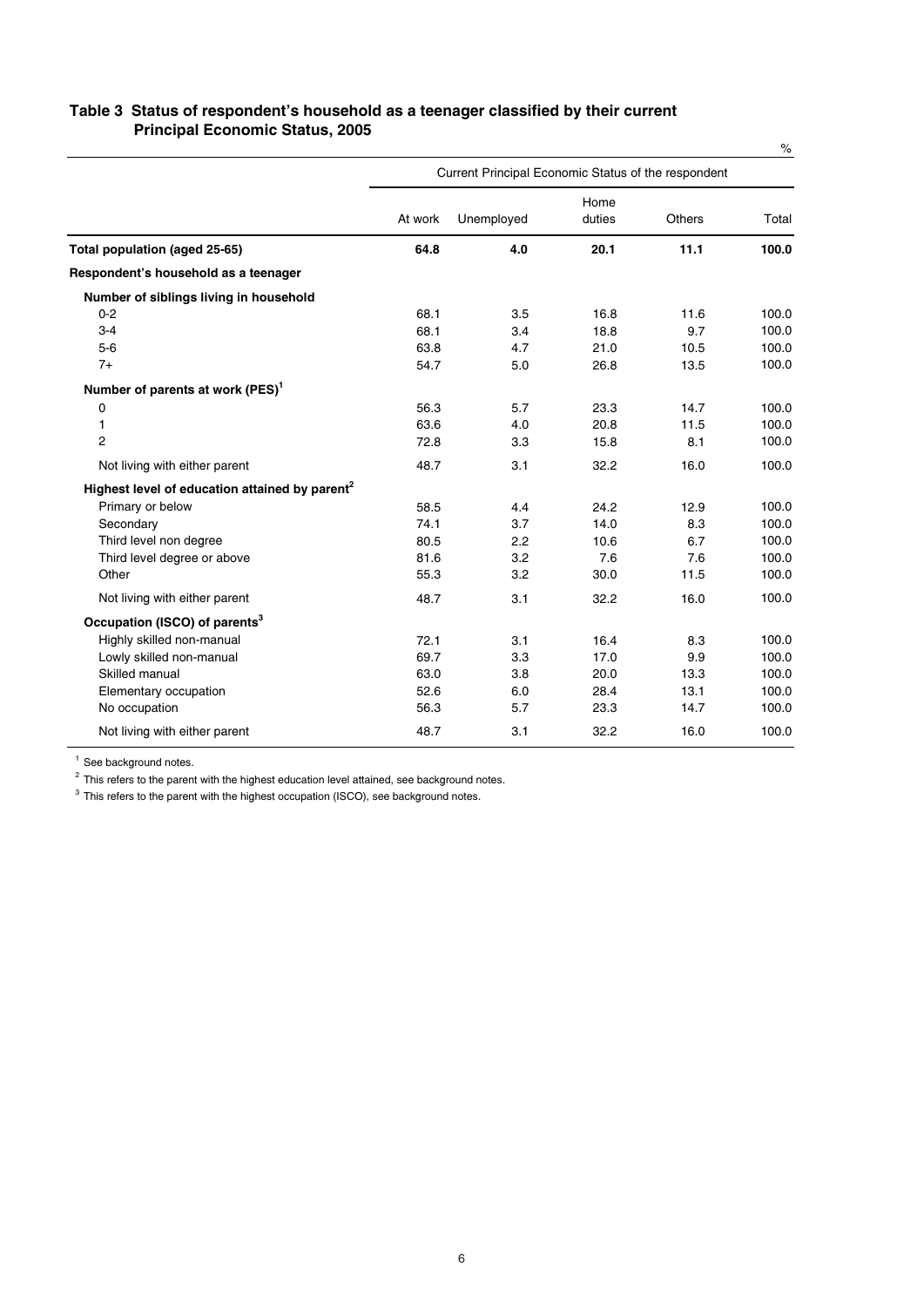#### **Table 4 Status of respondent's household as a teenager classified by their current occupation, 2005**

|                                                            |                                 |                                |                   |                                                      |                         | $\%$  |
|------------------------------------------------------------|---------------------------------|--------------------------------|-------------------|------------------------------------------------------|-------------------------|-------|
|                                                            |                                 |                                |                   | Current occupation (ISCO) of respondent <sup>1</sup> |                         |       |
|                                                            | Highly<br>skilled<br>non-manual | Lowly<br>skilled<br>non-manual | Skilled<br>manual | Elementary<br>occupation                             | <b>No</b><br>occupation | Total |
| Total population (aged 25-65)                              | 32.7                            | 34.2                           | 16.2              | 12.6                                                 | 4.4                     | 100.0 |
| Respondent's household as a teenager                       |                                 |                                |                   |                                                      |                         |       |
| Number of siblings living in household                     |                                 |                                |                   |                                                      |                         |       |
| $0 - 2$                                                    | 35.6                            | 33.5                           | 14.8              | 11.2                                                 | 5.0                     | 100.0 |
| $3 - 4$                                                    | 34.5                            | 35.6                           | 15.4              | 11.0                                                 | 3.5                     | 100.0 |
| $5-6$                                                      | 34.3                            | 33.0                           | 17.2              | 12.5                                                 | 3.1                     | 100.0 |
| $7+$                                                       | 23.0                            | 34.2                           | 18.8              | 17.7                                                 | 6.4                     | 100.0 |
| Number of parents at work (PES) <sup>2</sup>               |                                 |                                |                   |                                                      |                         |       |
| 0                                                          | 28.3                            | 30.2                           | 14.3              | 17.2                                                 | 10.1                    | 100.0 |
| 1                                                          | 31.5                            | 34.8                           | 16.7              | 13.1                                                 | 4.0                     | 100.0 |
| $\overline{2}$                                             | 38.0                            | 33.8                           | 15.5              | 9.7                                                  | 3.1                     | 100.0 |
| Not living with either parent                              | 33.1                            | 30.6                           | 12.5              | 10.9                                                 | 12.9                    | 100.0 |
| Highest level of education attained by parent <sup>3</sup> |                                 |                                |                   |                                                      |                         |       |
| Primary or below                                           | 23.6                            | 35.1                           | 19.7              | 16.0                                                 | 5.6                     | 100.0 |
| Secondary                                                  | 44.5                            | 35.2                           | 11.1              | 7.3                                                  | 2.0                     | 100.0 |
| Third level non degree                                     | 45.5                            | 32.1                           | 13.3              | 8.3                                                  | 0.9                     | 100.0 |
| Third level degree or above                                | 61.6                            | 25.1                           | 7.3               | 3.7                                                  | 2.4                     | 100.0 |
| Other                                                      | 21.8                            | 40.4                           | 17.4              | 17.2                                                 | 3.4                     | 100.0 |
| Not living with either parent                              | 33.1                            | 30.6                           | 12.5              | 10.9                                                 | 12.9                    | 100.0 |
| Occupation (ISCO) of parent <sup>4</sup>                   |                                 |                                |                   |                                                      |                         |       |
| Highly skilled non-manual                                  | 44.9                            | 32.1                           | 11.8              | 7.2                                                  | 4.0                     | 100.0 |
| Lowly skilled non-manual                                   | 39.2                            | 36.0                           | 15.1              | 7.8                                                  | 1.9                     | 100.0 |
| Skilled manual                                             | 23.7                            | 38.0                           | 20.2              | 14.3                                                 | 3.8                     | 100.0 |
| Elementary occupation                                      | 14.8                            | 33.6                           | 22.4              | 24.4                                                 | 4.8                     | 100.0 |
| No occupation                                              | 28.3                            | 30.2                           | 14.3              | 17.2                                                 | 10.1                    | 100.0 |
| Not living with either parent                              | 33.1                            | 30.6                           | 12.5              | 10.9                                                 | 12.9                    | 100.0 |

 $1$  This refers to the respondents's current occupation or their most recent occupation if they are currently not at work.

<sup>2</sup> See background notes.

<sup>3</sup> This refers to the parent with the highest education level attained, see background notes.

<sup>4</sup> This refers to the parent with the highest occupation (ISCO), see background notes.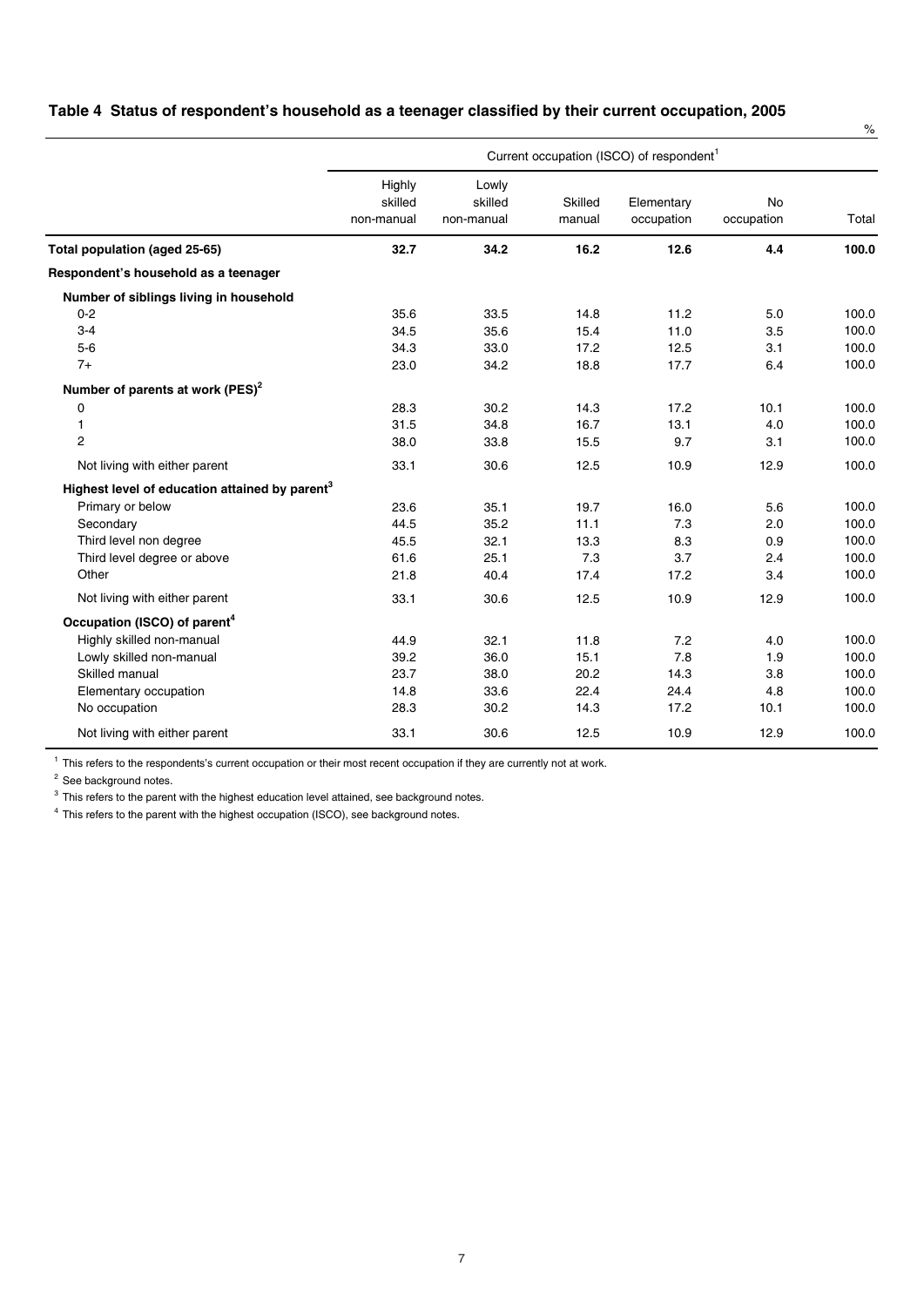|                                                            | Current age group of respondent |       |       |       |
|------------------------------------------------------------|---------------------------------|-------|-------|-------|
|                                                            | 25-34                           | 35-49 | 50-65 | Total |
| Total population (aged 25-65)                              | 100.0                           | 100.0 | 100.0 | 100.0 |
| Respondent's household as a teenager                       |                                 |       |       |       |
| <b>Living arrangements</b>                                 |                                 |       |       |       |
| With both parents                                          | 91.1                            | 91.9  | 89.4  | 90.8  |
| Other living arrangements                                  | 8.9                             | 8.1   | 10.6  | 9.2   |
| Number of siblings living in household                     |                                 |       |       |       |
| $0 - 2$                                                    | 41.6                            | 23.9  | 25.8  | 29.2  |
| $3-4$                                                      | 36.4                            | 32.7  | 29.6  | 32.5  |
| $5-6$                                                      | 14.1                            | 23.5  | 22.4  | 20.7  |
| $7+$                                                       | 8.0                             | 19.9  | 22.1  | 17.6  |
| Number of parents at work (PES) <sup>1</sup>               |                                 |       |       |       |
| 0                                                          | 8.6                             | 6.0   | 5.6   | 6.5   |
| 1                                                          | 57.8                            | 69.6  | 77.9  | 69.5  |
| $\overline{c}$                                             | 32.7                            | 22.6  | 12.9  | 21.8  |
| Not living with either parent                              | 1.0                             | 1.8   | 3.7   | 2.3   |
| Highest level of education attained by parent <sup>2</sup> |                                 |       |       |       |
| Primary or below                                           | 38.1                            | 61.8  | 70.9  | 58.9  |
| Secondary                                                  | 33.8                            | 22.6  | 14.6  | 22.7  |
| Third level non degree                                     | 8.8                             | 6.3   | 4.4   | 6.3   |
| Third level degree or above                                | 14.9                            | 5.6   | 4.1   | 7.5   |
| Other                                                      | 3.6                             | 2.0   | 2.3   | 2.5   |
| Not living with either parent                              | 1.0                             | 1.8   | 3.7   | 2.3   |
| Occupation (ISCO) of parent <sup>3</sup>                   |                                 |       |       |       |
| Highly skilled non-manual                                  | 38.4                            | 33.7  | 37.3  | 36.2  |
| Lowly skilled non-manual                                   | 18.0                            | 14.8  | 12.4  | 14.8  |
| Skilled manual                                             | 22.5                            | 26.4  | 22.1  | 23.8  |
| Elementary occupation                                      | 11.6                            | 17.3  | 19.0  | 16.4  |
| No occupation                                              | 8.6                             | 6.0   | 5.6   | 6.5   |
| Not living with either parent                              | 1.0                             | 1.8   | 3.7   | 2.3   |
| <b>Frequency of financial difficulty</b>                   |                                 |       |       |       |
| Most of the time or often                                  | 14.6                            | 18.7  | 27.2  | 20.7  |
| Occasionally or rarely                                     | 40.5                            | 46.2  | 40.5  | 42.7  |
| Never                                                      | 45.0                            | 35.1  | 32.3  | 36.7  |

| Table 5 Status of respondent's household as a teenager classified by their current age group, 2005 |  |
|----------------------------------------------------------------------------------------------------|--|
|                                                                                                    |  |

<sup>1</sup> See background notes.

 $2$  This refers to the parent with the highest education level attained, see background notes.

 $3$  This refers to the parent with the highest occupation (ISCO), see background notes.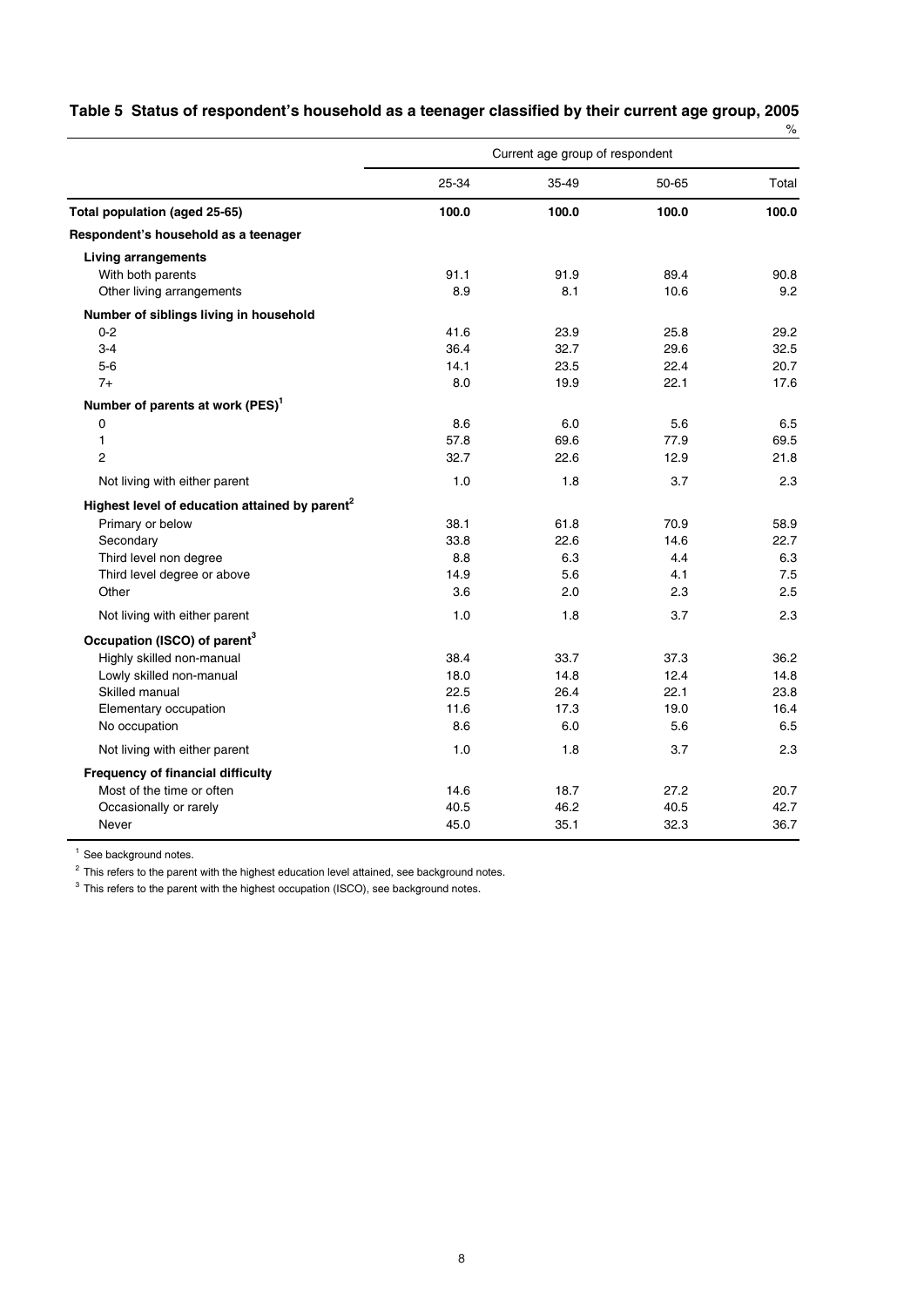|                                                            |                     |           |                           |                                                           |       | $\%$  |
|------------------------------------------------------------|---------------------|-----------|---------------------------|-----------------------------------------------------------|-------|-------|
|                                                            |                     |           |                           | Current highest level of education attained by respondent |       |       |
|                                                            | Primary<br>or below | Secondary | Third level<br>non degree | Third level<br>degree or above                            | Other | Total |
| Total population (aged 25-65)                              | 20.2                | 39.1      | 20.1                      | 19.7                                                      | 0.8   | 100.0 |
| Age group                                                  |                     |           |                           |                                                           |       |       |
| 25-34                                                      | 4.9                 | 34.9      | 27.0                      | 31.7                                                      | 1.5   | 100.0 |
| 35-49                                                      | 15.6                | 45.8      | 20.9                      | 17.1                                                      | 0.6   | 100.0 |
| 50-65                                                      | 36.3                | 35.2      | 14.2                      | 13.9                                                      | 0.5   | 100.0 |
| Respondent's household as a teenager                       |                     |           |                           |                                                           |       |       |
| Number of siblings living in household                     |                     |           |                           |                                                           |       |       |
| $0 - 2$                                                    | 12.6                | 38.1      | 22.0                      | 26.0                                                      | 1.3   | 100.0 |
| $3 - 4$                                                    | 16.6                | 39.1      | 21.4                      | 22.1                                                      | 0.8   | 100.0 |
| $5-6$                                                      | 21.6                | 42.2      | 19.2                      | 16.7                                                      | 0.3   | 100.0 |
| $7+$                                                       | 37.7                | 37.4      | 15.6                      | 8.8                                                       | 0.5   | 100.0 |
| <b>Living arrangements</b>                                 |                     |           |                           |                                                           |       |       |
| With both parents                                          | 19.9                | 39.1      | 20.3                      | 20.0                                                      | 0.7   | 100.0 |
| Other living arrangements                                  | 23.7                | 39.3      | 18.1                      | 17.4                                                      | 1.5   | 100.0 |
| Highest level of education attained by parent <sup>1</sup> |                     |           |                           |                                                           |       |       |
| Primary or below                                           | 30.8                | 44.8      | 15.4                      | 8.6                                                       | 0.4   | 100.0 |
| Secondary                                                  | 3.4                 | 37.5      | 27.1                      | 32.0                                                      | 0.0   | 100.0 |
| Third level non degree                                     | 2.9                 | 27.7      | 37.0                      | 32.2                                                      | 0.2   | 100.0 |
| Third level degree or above                                | 0.7                 | 9.8       | 23.1                      | 65.9                                                      | 0.6   | 100.0 |
| Other                                                      | 12.1                | 41.9      | 21.0                      | 7.3                                                       | 17.7  | 100.0 |
| Not living with either parent                              | 35.2                | 34.7      | 15.4                      | 13.4                                                      | 1.3   | 100.0 |
| Occupation (ISCO) of parent <sup>2</sup>                   |                     |           |                           |                                                           |       |       |
| Highly skilled non-manual                                  | 12.3                | 35.1      | 23.3                      | 29.0                                                      | 0.4   | 100.0 |
| Lowly skilled non-manual                                   | 12.5                | 36.2      | 20.2                      | 30.7                                                      | 0.5   | 100.0 |
| Skilled manual                                             | 20.5                | 45.0      | 23.2                      | 10.8                                                      | 0.5   | 100.0 |
| Elementary occupation                                      | 36.8                | 45.7      | 11.0                      | 4.7                                                       | 1.7   | 100.0 |
| No occupation                                              | 33.9                | 32.0      | 15.5                      | 16.3                                                      | 2.3   | 100.0 |
| Not living with either parent                              | 35.2                | 34.7      | 15.4                      | 13.4                                                      | 1.3   | 100.0 |

#### **Table 6 Status of the respondent's household as a teenager classified by their current highest level of education attained, 2005**

 $1$  This refers to the parent with the highest education level attained, see background notes.

 $2$  This refers to the parent with the highest occupation (ISCO), see background notes.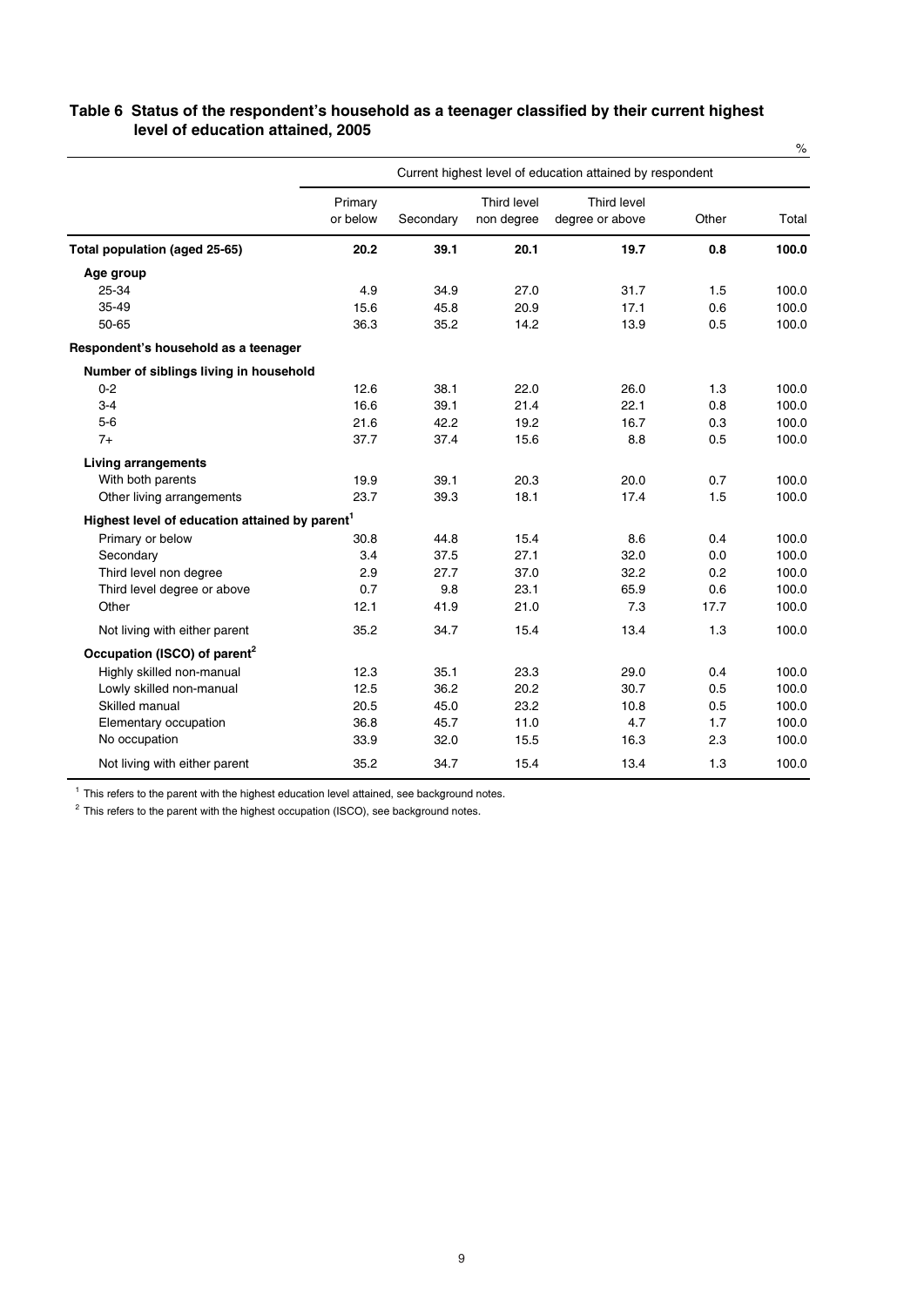|                                                            | Frequency of financial difficulty experienced in household as a teenager |                           |       |       |
|------------------------------------------------------------|--------------------------------------------------------------------------|---------------------------|-------|-------|
|                                                            | Most of the<br>time or often                                             | Occasionally<br>or rarely | Never | Total |
| Total population (aged 25-65)                              | 20.7                                                                     | 42.7                      | 36.7  | 100   |
| Respondent's household as a teenager                       |                                                                          |                           |       |       |
| Number of siblings living in household                     |                                                                          |                           |       |       |
| $0 - 2$                                                    | 14.9                                                                     | 38.0                      | 47.2  | 100.0 |
| $3 - 4$                                                    | 17.1                                                                     | 45.4                      | 37.5  | 100.0 |
| $5-6$                                                      | 22.5                                                                     | 45.5                      | 32.0  | 100.0 |
| $7+$                                                       | 34.5                                                                     | 42.0                      | 23.4  | 100.0 |
| Number of parents at work (PES) <sup>1</sup>               |                                                                          |                           |       |       |
| 0                                                          | 52.5                                                                     | 31.2                      | 16.4  | 100.0 |
| 1                                                          | 19.1                                                                     | 44.6                      | 36.3  | 100.0 |
| $\overline{2}$                                             | 14.2                                                                     | 41.0                      | 44.8  | 100.0 |
| Not living with either parent                              | 39.1                                                                     | 31.9                      | 29.1  | 100.0 |
| Highest level of education attained by parent <sup>2</sup> |                                                                          |                           |       |       |
| Primary or below                                           | 26.5                                                                     | 46.1                      | 27.3  | 100.0 |
| Secondary                                                  | 11.8                                                                     | 41.4                      | 46.8  | 100.0 |
| Third level non degree                                     | 10.4                                                                     | 36.6                      | 53.0  | 100.0 |
| Third level degree or above                                | 5.6                                                                      | 26.5                      | 67.9  | 100.0 |
| Other                                                      | 17.3                                                                     | 45.3                      | 37.4  | 100.0 |
| Not living with either parent                              | 39.1                                                                     | 31.9                      | 29.1  | 100.0 |
| Occupation (ISCO) of parent <sup>3</sup>                   |                                                                          |                           |       |       |
| Highly skilled non-manual                                  | 11.7                                                                     | 40.4                      | 47.9  | 100.0 |
| Lowly skilled non-manual                                   | 16.2                                                                     | 40.9                      | 42.9  | 100.0 |
| Skilled manual                                             | 19.4                                                                     | 48.0                      | 32.6  | 100.0 |
| Elementary occupation                                      | 31.2                                                                     | 47.4                      | 21.4  | 100.0 |
| No occupation                                              | 52.5                                                                     | 31.2                      | 16.4  | 100.0 |
| Not living with either parent                              | 39.1                                                                     | 31.9                      | 29.1  | 100.0 |

#### **Table 7 Status of respondent's household as a teenager classified by the frequency of financial difficulty experienced in their household as a teenager, 2005**  $\frac{1}{2}$

<sup>1</sup> See background notes.

<sup>2</sup> This refers to the parent with the highest education level attained, see background notes.

<sup>3</sup> This refers to the parent with the highest occupation (ISCO), see background notes.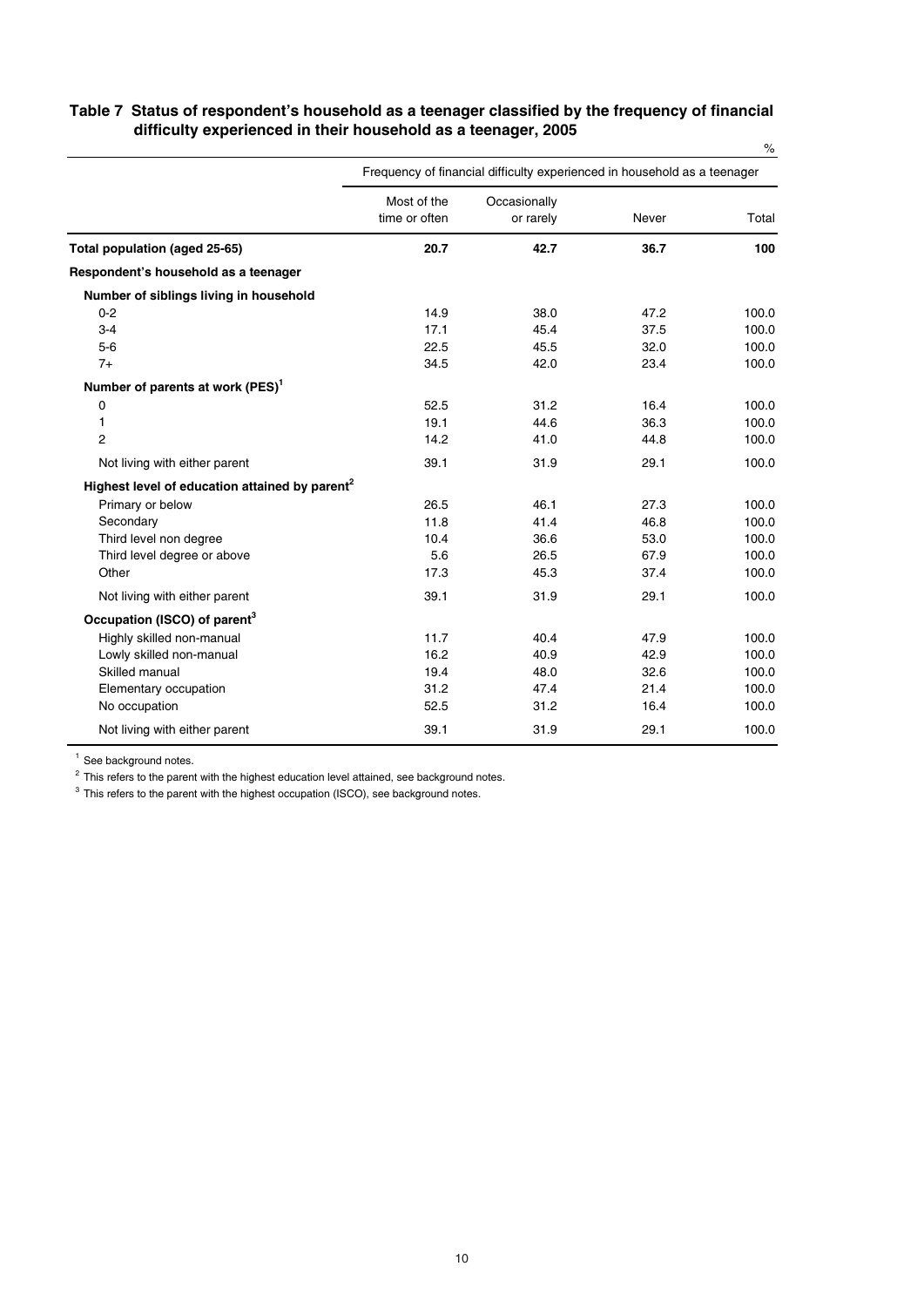#### **Table 8 Current status of respondent classified by key national indicators of poverty and social exclusion<sup>1</sup> , 2005**

|                                            | Current status of respondent |                                                                   |                                           |                                             |  |  |
|--------------------------------------------|------------------------------|-------------------------------------------------------------------|-------------------------------------------|---------------------------------------------|--|--|
|                                            | Population                   | Average annual<br>equivalised<br>income after<br>social transfers | At-risk-<br>of-poverty<br>(60% threshold) | In consistent<br>poverty<br>(60% threshold) |  |  |
|                                            | $\%$                         | €                                                                 | $\%$                                      | $\%$                                        |  |  |
| Total population (aged 25-65)              | 100.0                        | 22,197                                                            | 16.1                                      | 6.1                                         |  |  |
| <b>Current status of respondent</b>        |                              |                                                                   |                                           |                                             |  |  |
| <b>Highest level of education attained</b> |                              |                                                                   |                                           |                                             |  |  |
| Primary or below                           | 20.2                         | 14,240                                                            | 35.1                                      | 13.5                                        |  |  |
| Secondary                                  | 39.1                         | 19,473                                                            | 15.9                                      | 5.7                                         |  |  |
| Third level non degree                     | 20.1                         | 22,885                                                            | 9.0                                       | 3.4                                         |  |  |
| Third level degree or above                | 19.7                         | 35,950                                                            | 3.6                                       | 1.3                                         |  |  |
| Other                                      | $\star$                      | $\star$                                                           | $\star$                                   | $\star$                                     |  |  |
| Occupation (ISCO) <sup>2</sup>             |                              |                                                                   |                                           |                                             |  |  |
| Highly skilled non-manual                  | 32.7                         | 29,950                                                            | 7.6                                       | 2.0                                         |  |  |
| Lowly skilled non-manual                   | 34.2                         | 20,417                                                            | 13.9                                      | 4.9                                         |  |  |
| Skilled manual                             | 16.2                         | 18,645                                                            | 19.1                                      | 6.8                                         |  |  |
| Elementary occupation                      | 12.6                         | 15,054                                                            | 29.3                                      | 13.6                                        |  |  |
| No occupation                              | 4.4                          | 12,144                                                            | 47.1                                      | 21.0                                        |  |  |
| Age group                                  |                              |                                                                   |                                           |                                             |  |  |
| 25-34                                      | 26.2                         | 25,649                                                            | 9.9                                       | 5.1                                         |  |  |
| 35-49                                      | 38.0                         | 21,034                                                            | 16.3                                      | 6.7                                         |  |  |
| 50-65                                      | 35.9                         | 21,147                                                            | 20.4                                      | 6.0                                         |  |  |
| <b>Principal Economic Status</b>           |                              |                                                                   |                                           |                                             |  |  |
| At work                                    | 64.8                         | 26,231                                                            | 6.4                                       | 1.7                                         |  |  |
| Unemployed                                 | 4.0                          | 13,411                                                            | 43.4                                      | 22.7                                        |  |  |
| Home duties                                | 20.1                         | 15,054                                                            | 31.0                                      | 11.6                                        |  |  |
| Other                                      | 11.1                         | 15,487                                                            | 36.0                                      | 15.5                                        |  |  |

 $1$  See background notes.

<sup>2</sup> This refers to the respondents's current occupation or their most recent occupation if they are currently not at work.

\* Sample occurrence too small for estimation.

## **Table 9 Current status of respondent classified by their current Principal Economic Status, 2005**

|                                                   |                                                     |            |                |               | %     |
|---------------------------------------------------|-----------------------------------------------------|------------|----------------|---------------|-------|
|                                                   | Current Principal Economic Status of the respondent |            |                |               |       |
|                                                   | At work                                             | Unemployed | Home<br>duties | <b>Others</b> | Total |
| Total population (aged 25-65)                     | 64.8                                                | 4.0        | 11.1           | 20.1          | 100.0 |
| <b>Current status of respondent</b>               |                                                     |            |                |               |       |
| Highest level of education attained by respondent |                                                     |            |                |               |       |
| Primary or below                                  | 41.6                                                | 6.9        | 30.6           | 21.0          | 100.0 |
| Secondary                                         | 62.5                                                | 3.4        | 24.8           | 9.4           | 100.0 |
| Third level non degree                            | 73.8                                                | 3.4        | 15.3           | 7.6           | 100.0 |
| Third level degree or above                       | 85.1                                                | 2.5        | 4.3            | 8.1           | 100.0 |
| Other                                             | $\star$                                             | $\star$    | $\star$        | $\star$       | 100.0 |
| Age group                                         |                                                     |            |                |               |       |
| 25-34                                             | 75.3                                                | 3.8        | 14.3           | 6.6           | 100.0 |
| 35-49                                             | 70.1                                                | 4.5        | 19.0           | 6.4           | 100.0 |
| 50-65                                             | 51.6                                                | 3.5        | 25.6           | 19.3          | 100.0 |

\* Sample occurrence too small for estimation.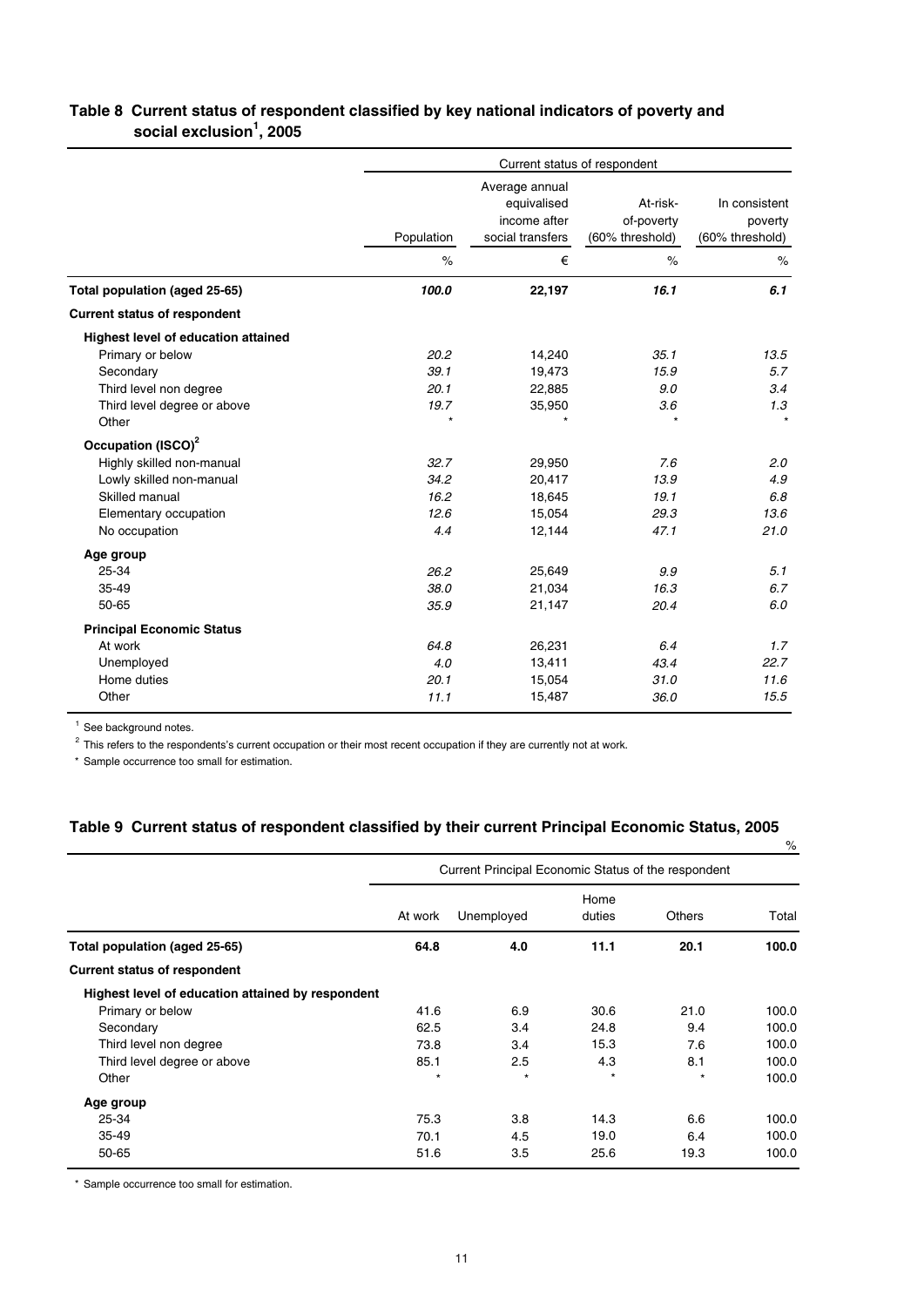# Background Notes

**Reference period** The questions relating to intergenerational transmission of poverty were asked as part of the 2005 EU Survey on Income and Living Conditions (EU-SILC). Respondents aged 25 to 65 were asked questions relating to a time when they were a teenager, between the ages of 12 and 16. **Purpose of survey** While the primary focus of the EU-SILC survey is to collect information on the income and living conditions of different types of households, it also includes modules on social topics of interest. **Questionnaire** The intergenerational transmission of poverty module was asked of all persons aged 25 to 65 years who participated in the EU-SILC survey. The results in this release are based on the intergenerational transmission of poverty questionnaire, a copy of which is available on the CSO website: www.cso.ie. Some of the main questions used in this analysis are outlined below. **Frequency of financial difficulty** When you were a teenager (i.e. between the ages of 12 and 16) did the household you were living in have severe financial problems? 1. Most of the time 2. Often 3. Occasionally 4. Rarely 5. Never The above question was asked of all respondents aged 25 to 65 years. Responses to this question were grouped into the following categories: 1. Most of the time or often 2. Occasionally or rarely 3. Never **Highest education level attained by the parent** At the time when you were a teenager what was the highest level of education attained by your father (mother)? Respondents were asked to answer the above question(s) if their father and/or mother were alive when they were a teenager. However, for analysis purposes information was only retained relating to parents with which the respondent lived as a teenager. In cases where the respondent lived with both parents the information relating to the parent with the highest level of education was used for further analysis. Where respondents lived in a household with just one parent, the highest education level attained of that parent was taken. Therefore, the figure used was the highest education level attained by a parent that the respondent lived with as a teenager. There were twelve response options to this question which were compiled into the following categories: 1. Primary or below 2. Secondary 3. Third level non degree 4. Third level degree or above 5. Other **Occupation of the parent** At a time when you were a teenager what was the main occupation of your father (mother)? Respondents were asked to answer the above question(s) if their father and/or mother were alive when they were a teenager. However, for analysis purposes information was only retained relating to parents with which the respondent lived as a teenager. Responses were classified by ISCO and grouped into the following categories:  $\bullet$  Highly skilled non-manual  $\bullet$  Lowly skilled non-manual  $\bullet$  Skilled manual  $\bullet$ Elementary occupation

> $\bullet$ No occupation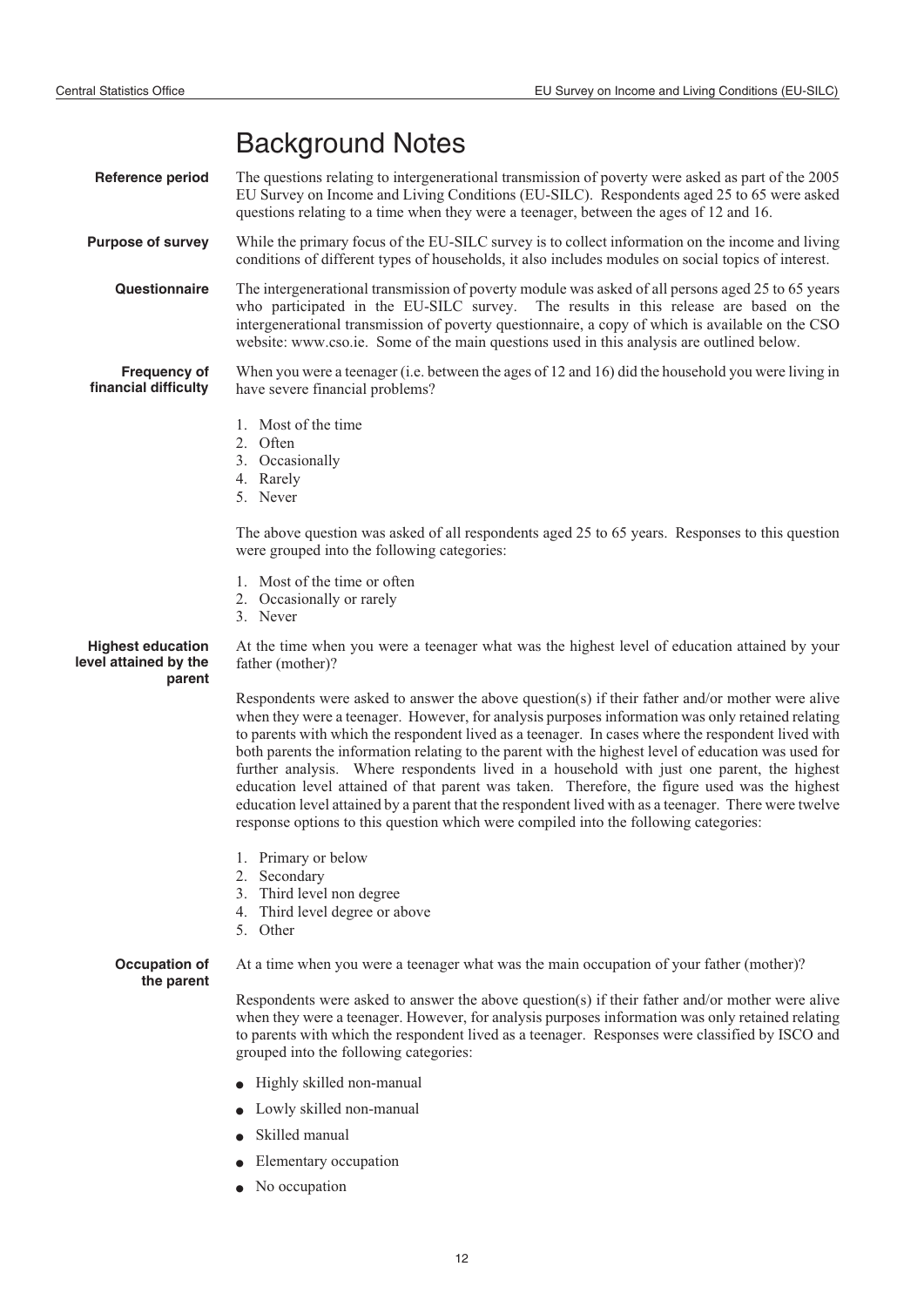The above categories are hierarchical in nature allowing the parent with the uppermost occupation on the hierarchy to be selected. In cases where the respondent lived with both parents the information relating to the parent with the highest occupation was used for further analysis. Respondents who lived in a household with just one parent, the occupation of that parent was taken.

**Principal Economic Status classification** The Principal Economic Status (PES) classification used in the results is based on questions in which respondents are asked what is their usual situation with regard to employment. Results were presented in this release using four main categories:

- $\bullet$ At work
- $\bullet$ Unemployed
- $\bullet$ Engaged on home duties
- $\bullet$ Other (also includes students and retired)

**Number of parents at work** This measure looked at the Principal Economic Status of the father and/or mother when the respondent was a teenager. The Principal Economic Status of the parent was included if the parent lived in the same household as the respondent when the respondent was a teenager.

**Equivalised income** The disposable household income is divided by the *equivalised household size* to calculate the equivalised income for each individual, which essentially is an approximate measure of how much of the income can be attributed to each member of the household. This *equivalised income* is then applied to each member of the household.

Example:

If a household has a total disposable income of 50,000 and the equivalised household size is 2.4, the equivalised income for this household is 20,833.33. This income is applied to each member of the household.

Laeken indicators In 2001 the Laeken European Council endorsed the first set of 18 common statistical indicators for social inclusion, which will allow monitoring in a comparable way of member states' progress towards agreed EU objectives regarding poverty and social exclusion. They cover four dimensions of social exclusion: financial poverty, employment, health and education. One of the key Laeken indicators is the *at-risk-of-poverty* rate.

**At-risk-of-poverty rate** This is the share of persons with an equivalised income below a given percentage (usually 60%) of the national median income. The rate is calculated by ranking persons by equivalised income from smallest to largest and the median or middle value is extracted. Anyone with an equivalised income of less than 60% of the median is considered *at-risk-of-poverty at a 60% level*.

**National Anti-Poverty Strategy (NAPS) indicators** At a national level, data from the EU-SILC is be used to monitor and evaluate progress towards achieving the targets set out in the National Anti-Poverty Strategy (NAPS). The NAPS was initiated by the Government after the 1995 United Nations Social Summit in Copenhagen, Denmark. The strategy, launched in 1997, sets out the extent of poverty, identifies the main themes, and formulates strategic responses to combat poverty in Ireland. The strategic aims of the NAPS fall into five key areas:

- $\bullet$ Educational disadvantage
- $\blacksquare$ Unemployment
- $\bullet$ Income adequacy
- -Disadvantaged urban areas
- $\bullet$ Rural poverty